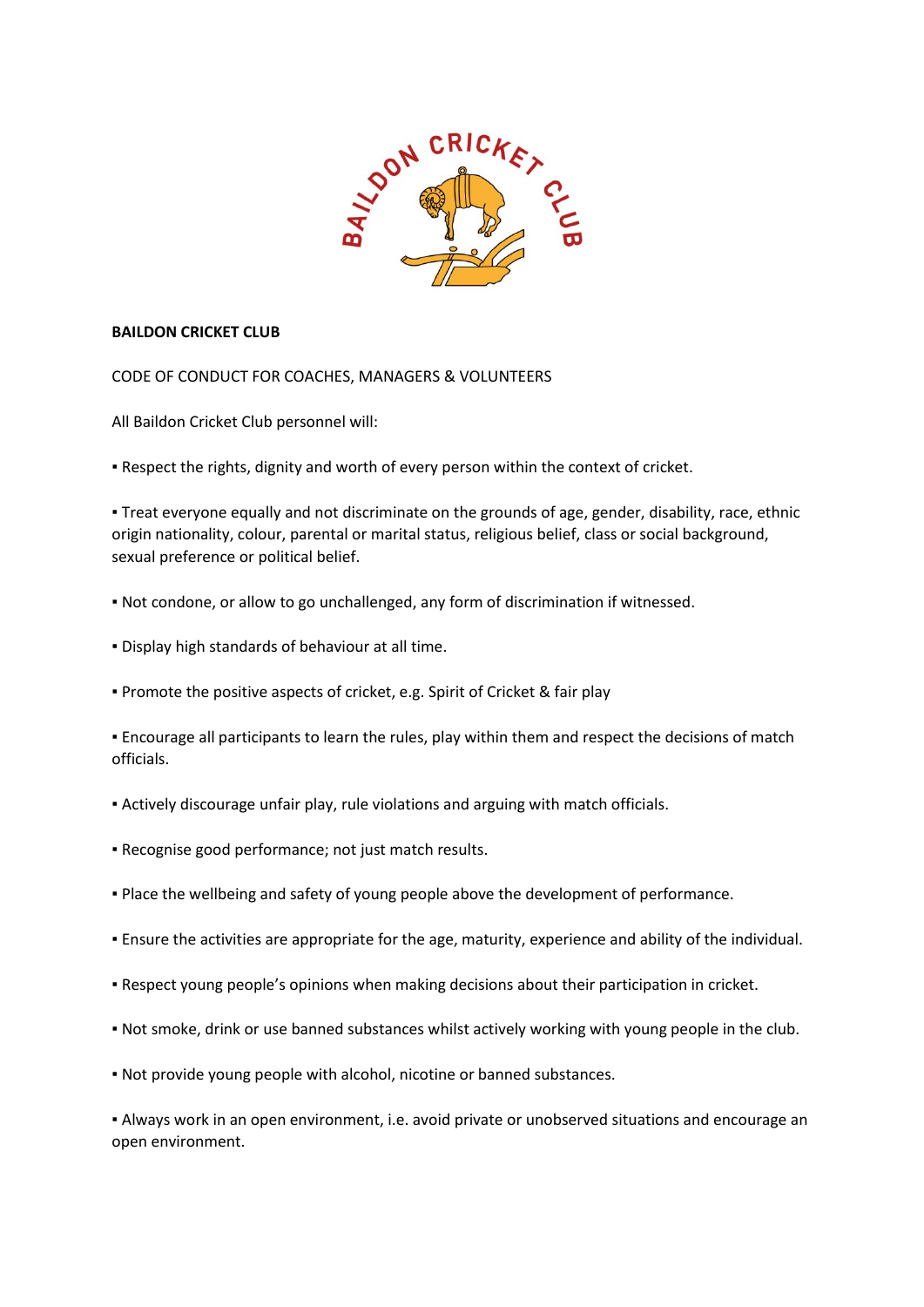▪ Inform players and parents/carers of the requirements of cricket.

▪ Develop an appropriate working relationship with young players, based on mutual trust and respect.

▪ Ensure that physical contact is appropriate and necessary and is carried out within recommended guidelines with the young player's full consent and approval.

▪ Not engage in any form of sexually related contact, gestures or terms with a young player. Baildon CC adopts the Home Office guidelines which recommends the principle – "People in positions of trust and authority do not have sexual relationships with 16-17 year olds in their care".

**• Attend appropriate training & maintain accreditation to keep up to date with their role and** especially with respect to the safeguarding of young people.

▪ Staff, coaches & volunteers cannot direct message anyone under 18 years old via email, text or social media platforms. Messages should be directed to the parents AND the young person or via open forums with appropriate language & content.

▪ Baildon Cricket coaches, managers & volunteers should not link with players u18 years of age involved in Baildon Cricket via social network platforms, online media or gaming.

▪ Know, understand & follow the ECB guidelines set out in "Safe Hands – Cricket's policy for Safeguarding Children" and any other YCB guidelines issued in relation to safeguarding.

▪ Report any concerns in relation to a young person to:

Sarah Shaw, Child Welfare Officer (CWO), 07939 460688

▪ Report any concerns in relation to Baildon staff, coaches, managers or volunteers immediately

Coaches & Employees with Junior Coaching Responsibilities Require the following:

1. Relevant coaching qualification for the player, environment & role.

2. Current Disclosure & Barring System (DBS) vetting check – cricket specific

3. Current Safeguarding & Protecting Children certificate

4. Active member of the ECBCA or appropriate insurance

5. Current First Aid Certificate (which includes emergency aid)

Junior Managers, Junior Co-ordinators & Junior Supervisors: Require the following: